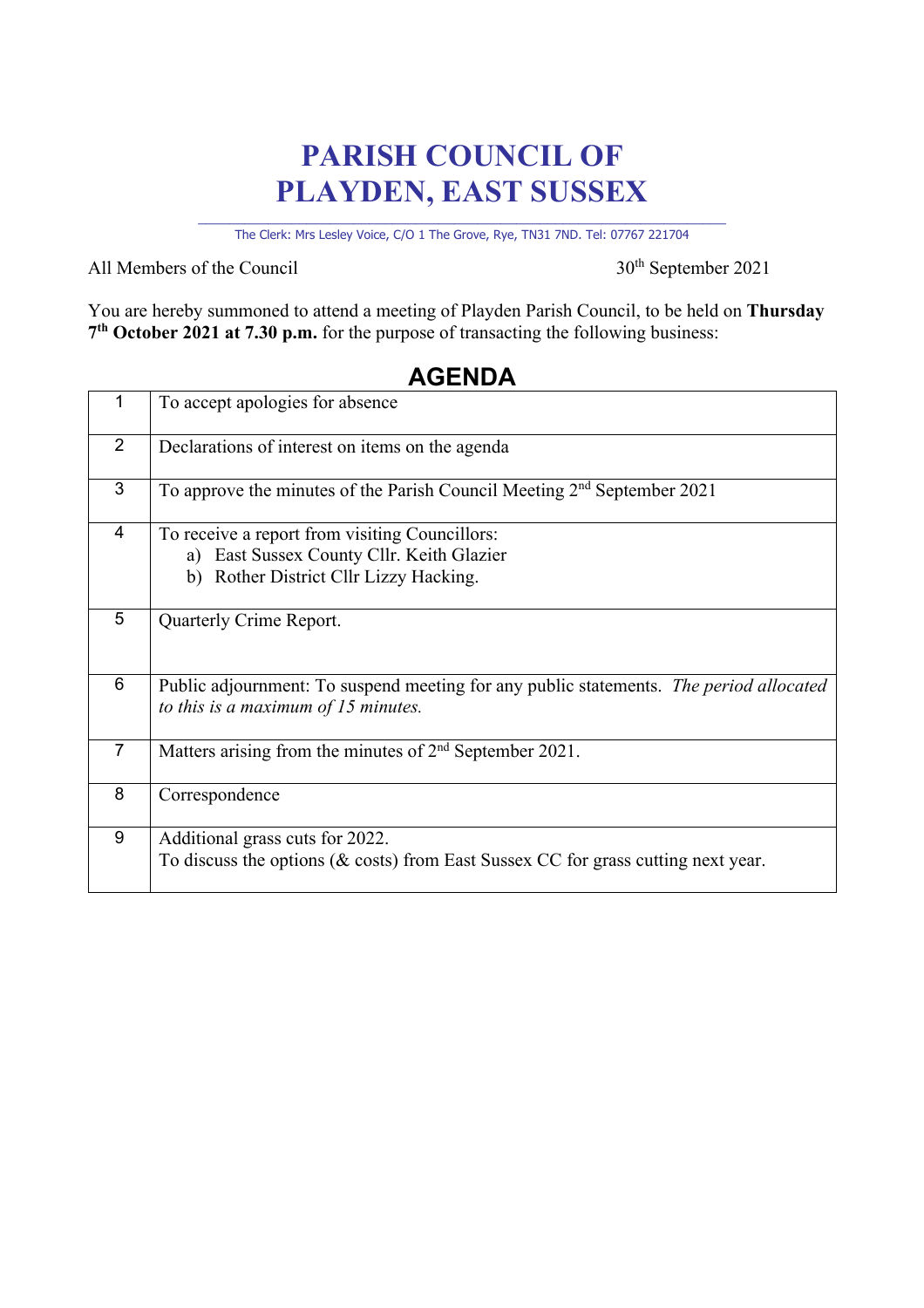| 10 | Planning.                                                                                                                                                                                                                                                                                                                                               |
|----|---------------------------------------------------------------------------------------------------------------------------------------------------------------------------------------------------------------------------------------------------------------------------------------------------------------------------------------------------------|
|    | Applications.                                                                                                                                                                                                                                                                                                                                           |
|    | RR/2021/1902/P<br>Tilmans, Houghton Green Lane, Playden, TN317PJ<br>Proposed alterations and conversion of detached garage including decking and<br>extension to create home office/gym, together with single storey extension to<br>dwelling including over-cladding previous extension.                                                               |
|    | Outcomes.                                                                                                                                                                                                                                                                                                                                               |
|    | W/4001557 Shellfield: Planning In Principle for 9 houses.<br>Appeal dismissed.                                                                                                                                                                                                                                                                          |
|    | <b>Ongoing:</b>                                                                                                                                                                                                                                                                                                                                         |
|    | RR/2021/1566/P<br>The Steps, New England Lane, Playden, TN31 7NT<br>Erection of two storey extension including covered walkway.<br>Undecided                                                                                                                                                                                                            |
|    | RR/2021/1359/L<br>Holly Cottage, Randolphs Lane, Playden, TN31 7NT<br>Building maintenance to include replacing lime render, installation of new air bricks,<br>replace damaged roof tiles and flashing round chimney stack.<br>Undecided                                                                                                               |
|    | RR/2020/2532/P<br>Tide View, New England lane, Playden, TN31 7NT<br>Demolish entrance porch and replace with new single storey side extension.<br>Construction of new single storey studio building. Proposed alterations to main house<br>including extending lower ground floor to house new garage: and cladding existing<br>elevations<br>Undecided |
|    | RR/2021/357/O<br>Tide View, New England lane, Playden, TN31 7NT<br>Certificate of lawfulness for the proposed erection of a single storey garage extension<br>at lower ground level and erection of a single storey detached studio building.<br>Undecided.                                                                                             |
|    | <b>Appeals</b>                                                                                                                                                                                                                                                                                                                                          |
|    | None                                                                                                                                                                                                                                                                                                                                                    |
| 11 | <b>Accounts</b>                                                                                                                                                                                                                                                                                                                                         |
|    | a) Expenditure $-$ to approve the following expenditure:<br>Clerks wages and expenses - carried forward.<br>1)                                                                                                                                                                                                                                          |